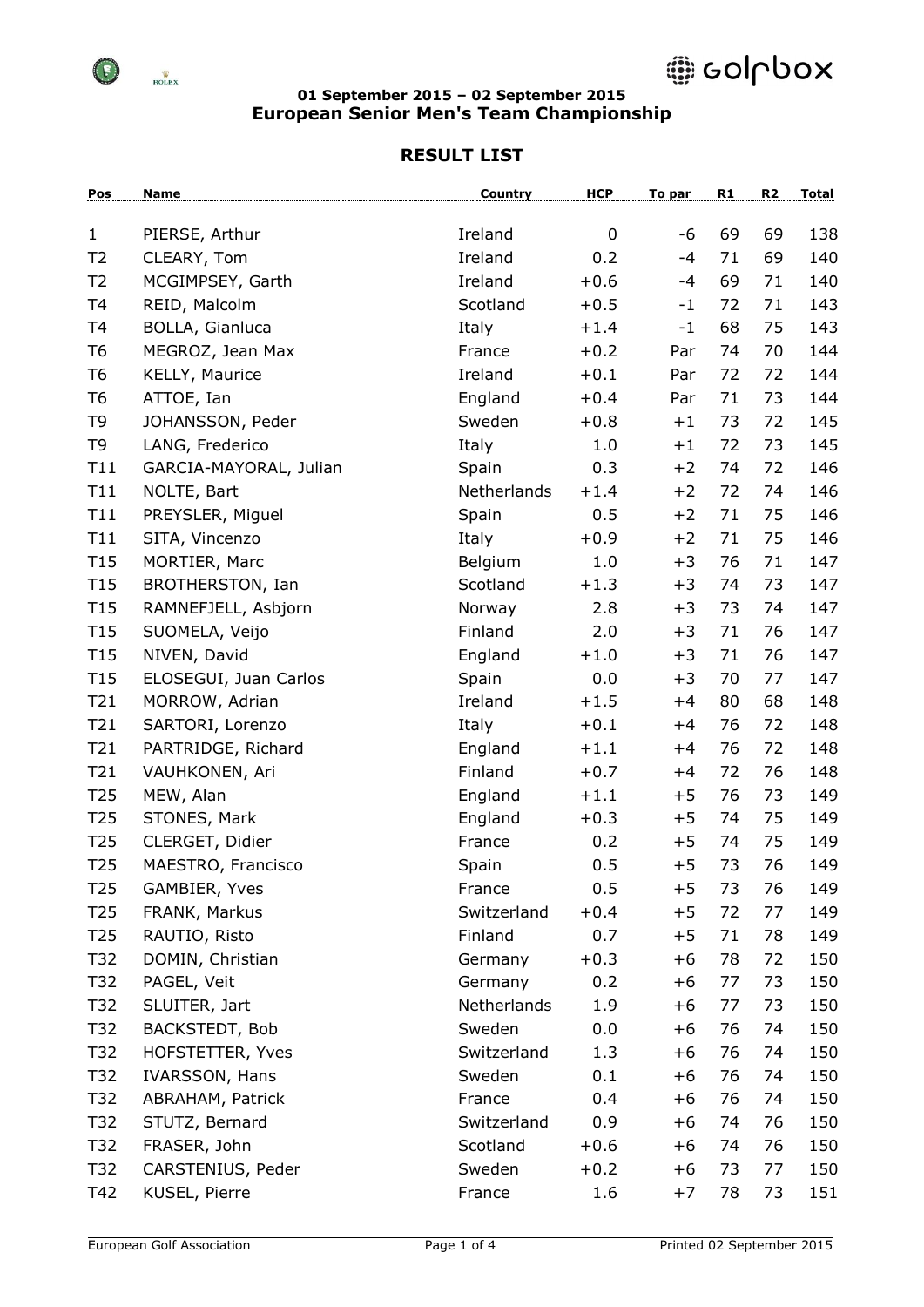

# @ colpbox

### **01 September 2015 – 02 September 2015 European Senior Men's Team Championship**

| Pos             | <b>Name</b>                      | Country           | <b>HCP</b> | To par       | R1 | R <sub>2</sub> | <b>Total</b> |
|-----------------|----------------------------------|-------------------|------------|--------------|----|----------------|--------------|
|                 |                                  | Sweden            | $+0.5$     |              | 77 | 74             |              |
| T42<br>T42      | KINELL, Claes                    | Austria           | 2.1        | $+7$<br>$+7$ | 76 | 75             | 151<br>151   |
| T42             | AIGNER, Johan<br>EAST, Stephen   | England           | $+1.2$     | $+7$         | 76 | 75             | 151          |
| T46             | GARDNER, David                   | Scotland          | 1.1        | $+8$         | 78 | 74             | 152          |
| T46             | USAI, Claudio                    | Italy             | 3.2        | $+8$         | 78 | 74             | 152          |
| T46             | NUSSHOLD, Peter                  | Austria           | 3.4        | $+8$         | 74 | 78             | 152          |
| T46             | GRASS, Marcel                    | Switzerland       | 1.3        | $+8$         | 74 | 78             | 152          |
| T50             | BLAIR, Lindsey                   | Scotland          | $+0.1$     | $+9$         | 78 | 75             | 153          |
| T <sub>50</sub> | MURPHY, Thomas                   | Switzerland       | 0.7        | $+9$         | 78 | 75             | 153          |
| <b>T50</b>      |                                  | Netherlands       | 3.4        | $+9$         | 77 | 76             | 153          |
| <b>T50</b>      | JANSEN, Henk<br>FRITHJOF, Thomas | Denmark           | 4.2        | $+9$         | 77 | 76             | 153          |
| T <sub>50</sub> | MUSIOLIK, Jan                    | Poland            | 5.4        | $+9$         | 76 | 77             | 153          |
|                 |                                  |                   |            |              |    |                |              |
| T <sub>50</sub> | HOOS, Willem                     | Netherlands       | 3.0        | $+9$         | 76 | 77             | 153          |
| T50             | WORM, Kim                        | Denmark           | 2.8        | $+9$         | 75 | 78             | 153          |
| T <sub>50</sub> | <b>BACKSTROM, Hans</b>           | Sweden            | 0.7        | $+9$         | 75 | 78             | 153          |
| <b>T58</b>      | REITHER, Hans-Gunter             | Germany           | $+0.1$     | $+10$        | 79 | 75             | 154          |
| <b>T58</b>      | MITCHEL, John                    | Ireland           | 0.5        | $+10$        | 78 | 76             | 154          |
| <b>T58</b>      | WOLL, Peter                      | Austria           | 1.4        | $+10$        | 77 | 77             | 154          |
| <b>T58</b>      | FLINT, Kai                       | Germany           | 2.4        | $+10$        | 76 | 78             | 154          |
| <b>T58</b>      | MULLER, Hans-Immo                | Germany           | 1.1        | $+10$        | 73 | 81             | 154          |
| T63             | STEWART, Bob                     | Scotland          | 0.2        | $+11$        | 78 | 77             | 155          |
| T63             | VIGLIANI, Piergiorgio            | Italy             | 0.8        | $+11$        | 76 | 79             | 155          |
| T65             | DUPONT, Bruno                    | Belgium           | 2.1        | $+12$        | 80 | 76             | 156          |
| T65             | JOUAULT, Michel                  | France            | 2.5        | $+12$        | 80 | 76             | 156          |
| T65             | DITTRICH, Klaus                  | Germany           | 0.9        | $+12$        | 80 | 76             | 156          |
| T65             | DIEDERICH, Marco                 | Luxembourg        | 4.1        | $+12$        | 78 | 78             | 156          |
| T69             | MACIAS, Angel                    | Spain             | 1.7        | $+13$        | 79 | 78             | 157          |
| T69             | KASKE, Peter                     | Finland           | 1.4        | $+13$        | 78 | 79             | 157          |
| T69             | MEIJER, Onno                     | Netherlands       | 2.1        | $+13$        | 78 | 79             | 157          |
| T69             | NOVAK, Josef                     | Czech<br>Republic | 5.0        | $+13$        | 78 | 79             | 157          |
| T73             | RELECOM, Philippe                | Belgium           | 4.1        | $+14$        | 82 | 76             | 158          |
| T73             | ESSER, Rolf                      | Netherlands       | 3.3        | $+14$        | 78 | 80             | 158          |
| T73             | BOLLERUP, Søren                  | Denmark           | 3.6        | $+14$        | 77 | 81             | 158          |
| T73             | DIERCXSENS, Pierre               | Belgium           | 3.8        | $+14$        | 75 | 83             | 158          |
| T77             | SABIN, Dietmar                   | Austria           | 3.0        | $+15$        | 85 | 74             | 159          |
| T77             | DOPPELHOFER, Josef               | Austria           | 1.5        | $+15$        | 79 | 80             | 159          |
| T79             | AARUM, Per Yngvar                | Norway            | 5.1        | $+16$        | 84 | 76             | 160          |
| T79             | SVILAND, Tore                    | Norway            | $+1.5$     | $+16$        | 80 | 80             | 160          |
| <b>T81</b>      | KOTAB, Milan                     | Czech<br>Republic | 5.1        | $+17$        | 83 | 78             | 161          |
| T81             | KONOPKA, Henrik                  | Poland            | 4.6        | $+17$        | 83 | 78             | 161          |
| T81             | HAKL, Lubos                      | Czech             | 4.9        | $+17$        | 81 | 80             | 161          |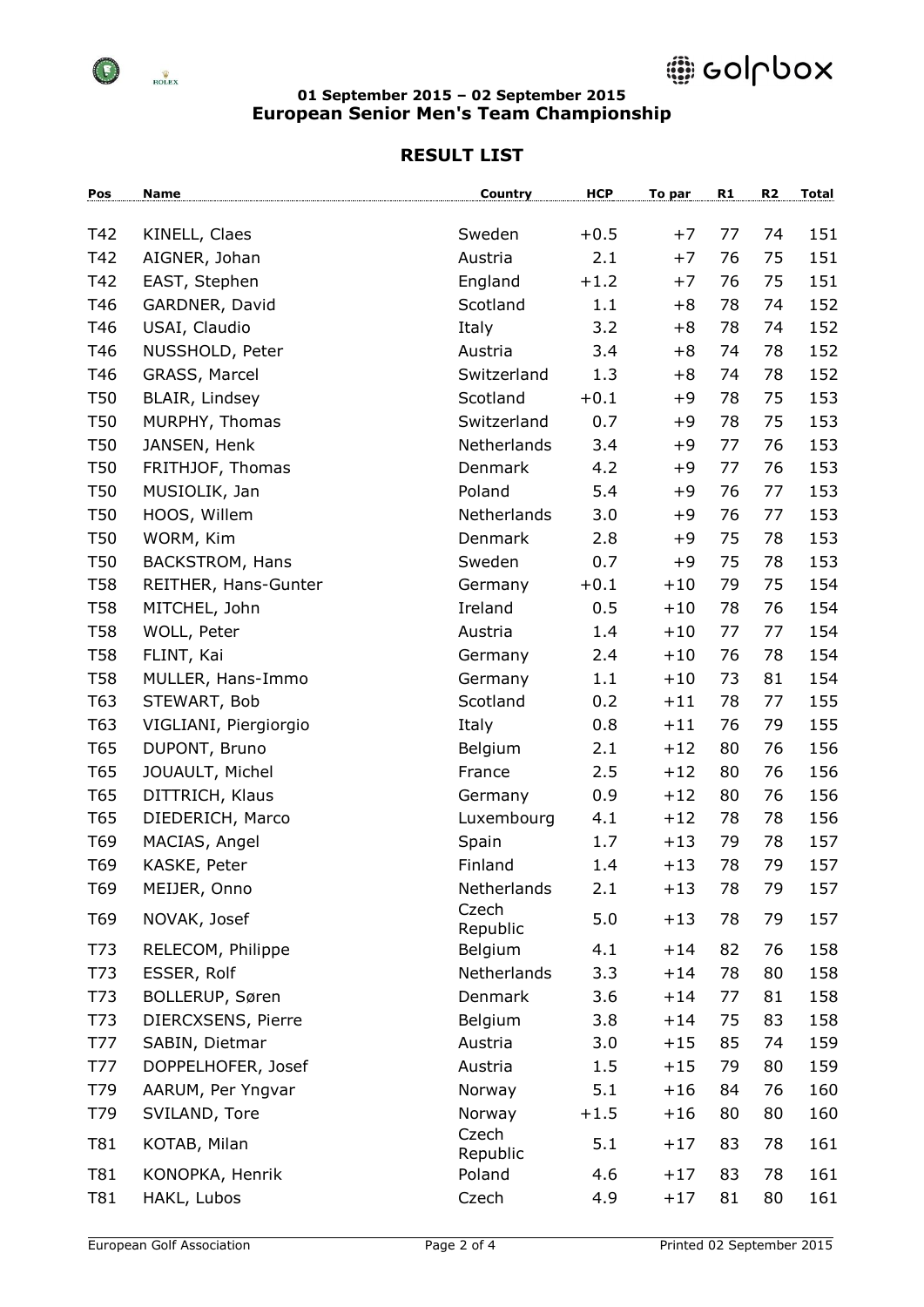

# @ colpbox

### **01 September 2015 – 02 September 2015 European Senior Men's Team Championship**

| Pos              | <b>Name</b>                | Country                          | <b>HCP</b> | To par | R1 | R <sub>2</sub> | <b>Total</b> |
|------------------|----------------------------|----------------------------------|------------|--------|----|----------------|--------------|
|                  |                            | Republic                         |            |        |    |                |              |
| T84              | KOPONEN, Juha              | Finland                          | 2.3        | $+18$  | 87 | 75             | 162          |
| T84              | MAGISTRETTI, Philippe      | Switzerland                      | 3.4        | $+18$  | 79 | 83             | 162          |
| T86              | EATON, Alain               | Belgium                          | 2.5        | $+19$  | 87 | 76             | 163          |
| T86              | ENGER, Arne                | Norway                           | 4.1        | $+19$  | 85 | 78             | 163          |
| T86              | TINTURE, Juan Carlos       | Spain                            | 3.2        | $+19$  | 81 | 82             | 163          |
| T86              | SKABO, Knut                | Norway                           | 1.4        | $+19$  | 81 | 82             | 163          |
| T86              | TANDL, Gottfried           | Austria                          | 4.4        | $+19$  | 80 | 83             | 163          |
| T86              | KRISTENSEN, Knut Tom       | Norway                           | 4.2        | $+19$  | 77 | 86             | 163          |
| 92               | BRANDT, Carsten            | Denmark                          | 3.5        | $+20$  | 83 | 81             | 164          |
| T93              | NYMAN, Kari                | Finland                          | 3.0        | $+21$  | 81 | 84             | 165          |
| T93              | RENAUX, Michel             | Belgium                          | 2.7        | $+21$  | 81 | 84             | 165          |
|                  |                            | Slovakia                         |            |        |    |                |              |
| T95              | ZENUCH, Michal             | (slovak<br>Republic)             | 5.1        | $+22$  | 88 | 78             | 166          |
| T95              | GUNIS, Jan                 | Slovakia<br>(slovak<br>Republic) | 6.5        | $+22$  | 85 | 81             | 166          |
| T95              | STENDERUP, Hans            | Denmark                          | 3.2        | $+22$  | 82 | 84             | 166          |
| T95              | MARKOV, Emil               | <b>Bulgaria</b>                  | 4.0        | $+22$  | 82 | 84             | 166          |
| T95              | NIELSEN, Kim               | Denmark                          | 3.3        | $+22$  | 81 | 85             | 166          |
| T95              | GOVAERTS, Jean Marie       | Luxembourg                       | 5.7        | $+22$  | 78 | 88             | 166          |
| T101             | ANASTASSOV, Rumen          | <b>Bulgaria</b>                  | 6.0        | $+23$  | 84 | 83             | 167          |
| T101             | SCHOLER, Rudi              | Luxembourg                       | 4.0        | $+23$  | 82 | 85             | 167          |
| T103             | FOLDIN, Frantisek          | Czech                            | 4.3        | $+24$  | 83 | 85             | 168          |
|                  |                            | Republic                         |            |        |    |                |              |
| T103             | PAVLIC, Jarnej             | Slovenia                         | 3.5        | $+24$  | 80 | 88             | 168          |
| 105              | MEDVEN, Srecko             | Slovenia                         | 5.2        | $+25$  | 83 | 86             | 169          |
| 106              | KRALCHEV, Stefan           | <b>Bulgaria</b>                  | 5.9        | $+26$  | 89 | 81             | 170          |
| T107             | JESIONEK, Andrzey          | Poland                           | 6.2        | $+29$  | 91 | 82             | 173          |
| T <sub>107</sub> | GASTALDI, Carlo            | Luxembourg                       | 6.5        | $+29$  | 85 | 88             | 173          |
| 109              | VENTA, Emil                | Slovenia                         | 6.7        | $+30$  | 84 | 90             | 174          |
| T110             | MOHR, Rob                  | Luxembourg                       | 6.0        | $+31$  | 88 | 87             | 175          |
| T110             | KOLOSA, Jubomir            | Slovenia                         | 7.8        | $+31$  | 86 | 89             | 175          |
| T110             | GRUNT, Marek               | Poland                           | 6.2        | $+31$  | 82 | 93             | 175          |
| T113             | KUBA, Andrzey              | Poland                           | 6.1        | $+32$  | 92 | 84             | 176          |
| T113             | KRAIJ, Andrej              | Slovenia                         | 4.3        | $+32$  | 88 | 88             | 176          |
| T113             | HRVSKA, Jozef              | Slovakia<br>(slovak<br>Republic) | 8.6        | $+32$  | 86 | 90             | 176          |
| 116              | FALAT, Frantisek           | Slovakia<br>(slovak<br>Republic) | 6.7        | $+33$  | 87 | 90             | 177          |
| 117              | <b>BRANSBERGER, Ernest</b> | Slovenia                         | 7.9        | $+36$  | 92 | 88             | 180          |
| 118              | POLAVKA, Zdenek            | Czech                            | 5.0        | $+37$  | 87 | 94             | 181          |